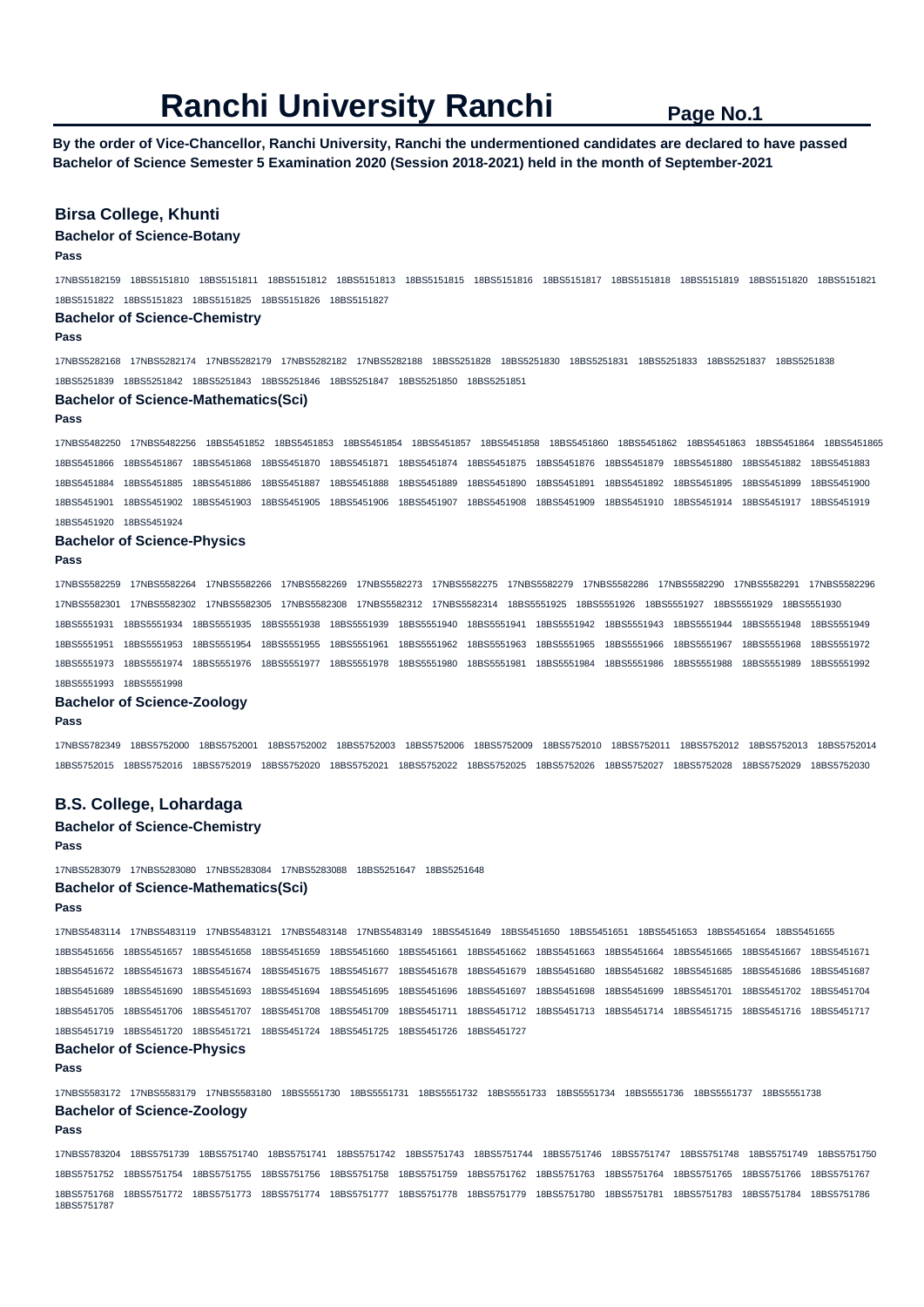**By the order of Vice-Chancellor, Ranchi University, Ranchi the undermentioned candidates are declared to have passed Bachelor of Science Semester 5 Examination 2020 (Session 2018-2021) held in the month of September-2021** 

## **Doranda College, Ranchi**

### **Bachelor of Science-Botany**

**Pass** 

17NBS5182701 17NBS5182706 18BS5150001 18BS5150004 18BS5150005 18BS5150006 18BS5150008 18BS5150010 18BS5150012 18BS5150015 18BS5150016 18BS5150017 **Bachelor of Science-Chemistry** 

### **Pass**

17NBS5282719 17NBS5282724 17NBS5282725 17NBS5282726 17NBS5282736 17NBS5282741 18BS5250020 18BS5250021 18BS5250022 18BS5250023 18BS5250024 18BS5250026 18BS5250027 18BS5250029 18BS5250032 18BS5250033 18BS5250035 18BS5250036 18BS5250037 18BS5250038 18BS5250039 18BS5250040 18BS5250041 18BS5250042 18BS5250043 18BS5250046 18BS5250048 18BS5250049 18BS5250050 18BS5250051 18BS5250054 18BS5250055 18BS5250059 18BS5250060 18BS5250061 18BS5250063 18BS5250066 18BS5250067 18BS5250068 18BS5250069 18BS5250070 18BS5250072 18BS5250073 18BS5250076 18BS5250077 18BS5250079 18BS5250080 18BS5250082

#### **Bachelor of Science-Mathematics(Sci)**

**Pass** 

17NBS5482765 17NBS5482766 17NBS5482769 17NBS5482770 17NBS5482771 17NBS5482777 17NBS5482779 17NBS5482784 17NBS5482787 17NBS5482788 17NBS5482805 17NBS5482815 17NBS5482816 17NBS5482833 17NBS5482835 17NBS5482837 17NBS5482840 17NBS5482842 17NBS5482845 18BS5450279 18BS5450280 18BS5450281 18BS5450282 18BS5450283 18BS5450288 18BS5450289 18BS5450291 18BS5450292 18BS5450296 18BS5450297 18BS5450298 18BS5450299 18BS5450300 18BS5450301 18BS5450303 18BS5450304 18BS5450305 18BS5450307 18BS5450308 18BS5450309 18BS5450310 18BS5450311 18BS5450312 18BS5450313 18BS5450314 18BS5450315 18BS5450316 18BS5450317 18BS5450319 18BS5450320 18BS5450323 18BS5450324 18BS5450325 18BS5450326 18BS5450327 18BS5450328 18BS5450329 18BS5450331 18BS5450333 18BS5450334 18BS5450335 18BS5450336 18BS5450337 18BS5450338 18BS5450339 18BS5450340 18BS5450342 18BS5450344 18BS5450345 18BS5450348 18BS5450349 18BS5450350 18BS5450351 18BS5450352 18BS5450353 18BS5450354 18BS5450355 18BS5450356 18BS5450357 18BS5450359 18BS5450360 18BS5450361 18BS5450362 18BS5450364 18BS5450365 18BS5450366 18BS5450367 18BS5450368 18BS5450369 18BS5450370 18BS5450371 18BS5450372 18BS5450373 18BS5450374 18BS5450375 18BS5450376 18BS5450377 18BS5450378 18BS5450381 18BS5450382 18BS5450383 18BS5450385 18BS5450386 18BS5450387 18BS5450388 18BS5450389 18BS5450390 18BS5450391 18BS5450392 18BS5450393 18BS5450394 18BS5450395 18BS5450396 18BS5450398 18BS5450399 18BS5450400 18BS5450401 18BS5450402 18BS5450403 18BS5450405 18BS5450406 18BS5450407 18BS5450408 18BS5450409 18BS5450410 18BS5450411 18BS5450414 18BS5450415 18BS5450416 18BS5450417 18BS5450418 18BS5450419 18BS5450420 18BS5450421 18BS5450424 18BS5450425 18BS5450426 18BS5450427 18BS5450428 18BS5450429

## **Bachelor of Science-Physics**

### **Pass**

17NBS5582850 17NBS5582860 17NBS5582862 17NBS5582867 17NBS5582882 17NBS5582886 17NBS5582890 17NBS5582892 17NBS5582901 17NBS5582903 17NBS5582905 17NBS5582914 17NBS5582916 17NBS5582917 17NBS5582923 17NBS5582933 17NBS5582935 17NBS5582937 17NBS5582945 17NBS5582946 17NBS5582948 17NBS5582950 17NBS5582955 17NBS5582958 17NBS5582963 17NBS5582971 17NBS5582973 17NBS5582975 17NBS5582981 17NBS5582985 17NBS5582988 17NBS5582990 17NBS5582991 17NBS5582994 17NBS5582995 17NBS5582996 17NBS5583009 17NBS5583012 18BS5550430 18BS5550432 18BS5550433 18BS5550435 18BS5550436 18BS5550437 18BS5550438 18BS5550440 18BS5550442 18BS5550445 18BS5550446 18BS5550447 18BS5550448 18BS5550449 18BS5550451 18BS5550453 18BS5550455 18BS5550456 18BS5550458 18BS5550460 18BS5550461 18BS5550462 18BS5550463 18BS5550465 18BS5550467 18BS5550468 18BS5550470 18BS5550471 18BS5550472 18BS5550473 18BS5550475 18BS5550477 18BS5550479 18BS5550480 18BS5550481 18BS5550482 18BS5550484 18BS5550488 18BS5550489 18BS5550490 18BS5550493 18BS5550494 18BS5550495 18BS5550496 18BS5550497 18BS5550498 18BS5550499 18BS5550501 18BS5550502 18BS5550503 18BS5550504 18BS5550505 18BS5550509 18BS5550511 18BS5550512 18BS5550513 18BS5550515 18BS5550517 18BS5550518 18BS5550519 18BS5550521 18BS5550522 18BS5550523 18BS5550524 18BS5550525 18BS5550527 18BS5550528 18BS5550529

#### **Bachelor of Science-Zoology**

**Pass** 

17NBS5783036 17NBS5783040 17NBS5783048 17NBS5783053 18BS5750531 18BS5750532 18BS5750533 18BS5750534 18BS5750535 18BS5750537 18BS5750539 18BS5750540 18BS5750541 18BS5750543 18BS5750544 18BS5750545 18BS5750546 18BS5750547 18BS5750548 18BS5750550 18BS5750553 18BS5750554 18BS5750558 18BS5750560 18BS5750561 18BS5750562 18BS5750563 18BS5750565 18BS5750567 18BS5750569 18BS5750570 18BS5750574 18BS5750577 18BS5750578 18BS5750579 18BS5750581 18BS5750582 18BS5750584 18BS5750585 18BS5750588 18BS5750589 18BS5750591 18BS5750592 18BS5750594 18BS5750595 18BS5750596 18BS5750597 18BS5750598 18BS5750599 18BS5750600 18BS5754153

### **Bachelor of Science-Computer Application**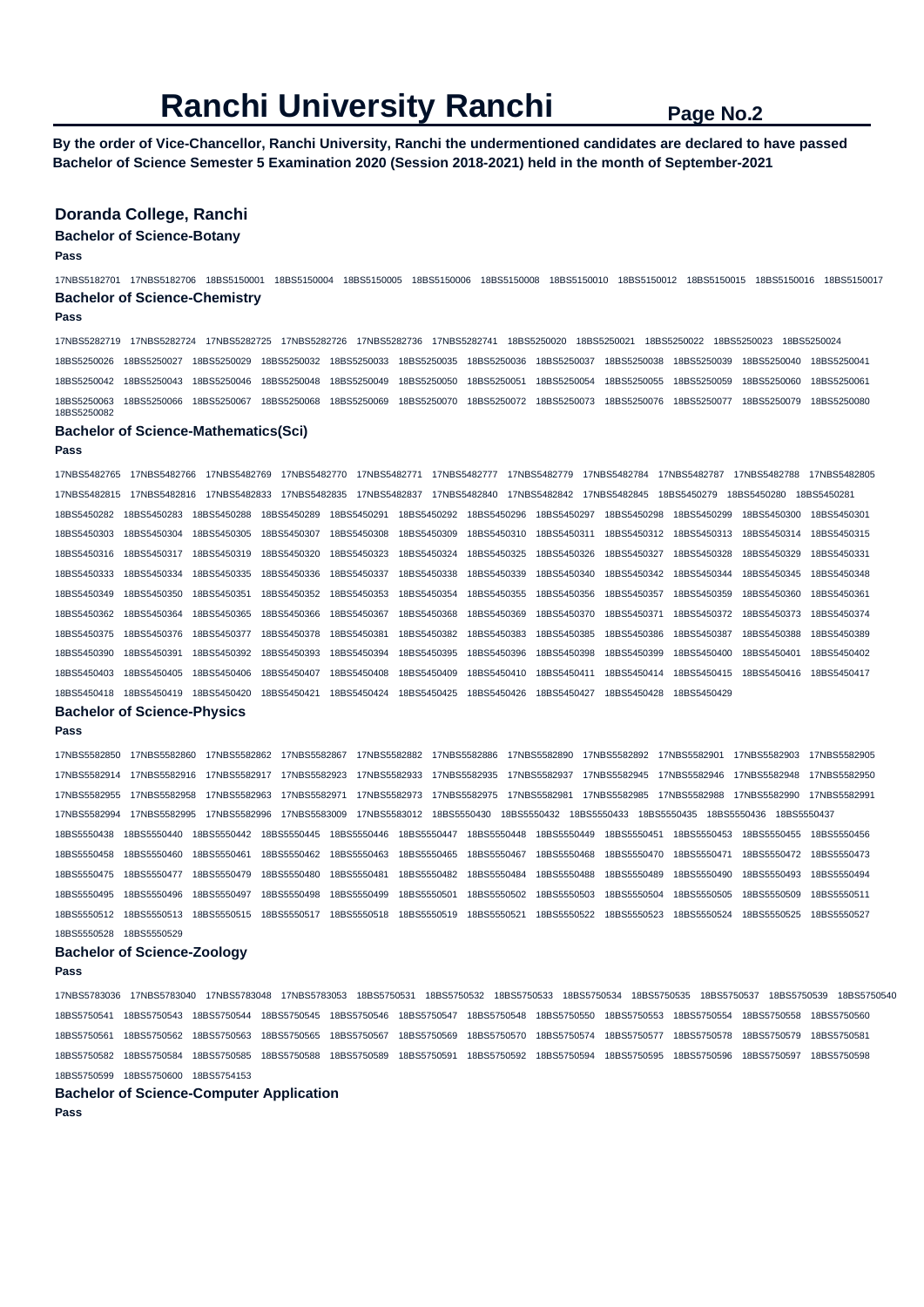## **By the order of Vice-Chancellor, Ranchi University, Ranchi the undermentioned candidates are declared to have passed Bachelor of Science Semester 5 Examination 2020 (Session 2018-2021) held in the month of September-2021**

| 18BS5800014 | 18BS5800016 | 18BS5800021 | 18BS5850084 | 18BS5850085 | 18BS5850086 | 18BS5850088 | 18BS5850089 | 18BS5850090 | 18BS5850091 | 18BS5850092 | 18BS5850093 |
|-------------|-------------|-------------|-------------|-------------|-------------|-------------|-------------|-------------|-------------|-------------|-------------|
| 18BS5850094 | 18BS5850095 | 18BS5850096 | 18BS5850097 | 18BS5850098 | 18BS5850099 | 18BS5850100 | 18BS5850101 | 18BS5850102 | 18BS5850105 | 18BS5850107 | 18BS5850108 |
| 18BS5850110 | 18BS5850112 | 18BS5850114 | 18BS5850116 | 18BS5850117 | 18BS5850118 | 18BS5850119 | 18BS5850120 | 18BS5850121 | 18BS5850122 | 18BS5850123 | 18BS5850124 |
| 18BS5850125 | 18BS5850127 | 18BS5850128 | 18BS5850129 | 18BS5850130 | 18BS5850131 | 18BS5850132 | 18BS5850133 | 18BS5850134 | 18BS5850136 | 18BS5850138 | 18BS5850141 |
| 18BS5850142 | 18BS5850143 | 18BS5850144 | 18BS5850145 | 18BS5850146 | 18BS5850147 | 18BS5850148 | 18BS5850149 | 18BS5850150 | 18BS5850151 | 18BS5850152 | 18BS5850153 |
| 18BS5850154 | 18BS5850155 | 18BS5850156 | 18BS5850157 | 18BS5850158 | 18BS5850159 | 18BS5850160 | 18BS5850161 | 18BS5850162 | 18BS5850164 | 18BS5850165 | 18BS5850166 |
| 18BS5850167 | 18BS5850168 | 18BS5850169 | 18BS5850171 | 18BS5850173 | 18BS5850174 | 18BS5850175 | 18BS5850177 | 18BS5850178 | 18BS5850179 | 18BS5850180 | 18BS5850183 |
| 18BS5850184 | 18BS5850185 | 18BS5850187 | 18BS5850188 | 18BS5850189 | 18BS5850190 | 18BS5850192 | 18BS5850193 | 18BS5850194 | 18BS5850195 | 18BS5850196 | 18BS5850197 |
| 18BS5850198 | 18BS5850199 | 18BS5850200 | 18BS5850201 | 18BS5850202 | 18BS5850203 | 18BS5850204 | 18BS5850205 | 18BS5850206 | 18BS5850207 | 18BS5850208 | 18BS5850209 |
| 18BS5850210 | 18BS5850240 | 18BS5870903 |             |             |             |             |             |             |             |             |             |

#### **Bachelor of Science-Information Technology**

**Pass** 

18BS6250211 18BS6250212 18BS6250213 18BS6250214 18BS6250215 18BS6250216 18BS6250217 18BS6250218 18BS6250219 18BS6250220 18BS6250221 18BS6250222 18BS6250223 18BS6250224 18BS6250226 18BS6250227 18BS6250228 18BS6250229 18BS6250230 18BS6250231 18BS6250232 18BS6250233 18BS6250234 18BS6250235 18BS6250236 18BS6250237 18BS6250238 18BS6250239 18BS6250241 18BS6250242 18BS6250243 18BS6250244 18BS6250245 18BS6250246 18BS6250247 18BS6250248 18BS6250249 18BS6250250 18BS6250251 18BS6250252 18BS6250253 18BS6250254 18BS6250255 18BS6250256 18BS6250257 18BS6250258 18BS6250259 18BS6250260 18BS6250261 18BS6250262 18BS6250263 18BS6250265 18BS6250266 18BS6250267 18BS6250268 18BS6250269 18BS6250270 18BS6250272 18BS6250273 18BS6250274 18BS6250275 18BS6250276 18BS6250277 18BS6250278

## **Gossner College, Ranchi**

## **Bachelor of Science-Botany**

## **Pass**

17NBS5180003 17NBS5180025 17NBS5180030 17NBS5180034 17NBS5180055 18BS5150607 18BS5150609 18BS5150612 18BS5150613 18BS5150614 18BS5150617 18BS5150618 18BS5150619 18BS5150620 18BS5150621 18BS5150622 18BS5150623 18BS5150624 18BS5150626 18BS5150627 18BS5150628 18BS5150629 18BS5150631 18BS5150632 18BS5150633 18BS5150634 18BS5150635 18BS5150636 18BS5150637 18BS5150638 18BS5150639 18BS5150640 18BS5150641 18BS5150642 18BS5150643 18BS5150644 18BS5150645 18BS5150646 18BS5150648 18BS5150649 18BS5150653 18BS5150654 18BS5150655 18BS5150656 18BS5150657 18BS5150658 18BS5150660 18BS5150662 18BS5150663 18BS5150664 18BS5150665 18BS5150666 18BS5150667 18BS5150668 18BS5150669 18BS5150670 18BS5150671 18BS5150672 18BS5150673 18BS5150674 18BS5150675 18BS5150676 18BS5150677 18BS5150678 18BS5150679 18BS5150680 18BS5150681 18BS5150682 18BS5150683 18BS5150684 18BS5150686 **Bachelor of Science-Chemistry** 

## **Pass**

17NBS5280100 17NBS5280111 17NBS5280129 17NBS5280132 18BS5250687 18BS5250688 18BS5250689 18BS5250690 18BS5250691 18BS5250692 18BS5250693 18BS5250696 18BS5250697 18BS5250698 18BS5250699 18BS5250700 18BS5250701 18BS5250702 18BS5250703 18BS5250704 18BS5250705 18BS5250706 18BS5250707 18BS5250708 18BS5250710 18BS5250711 18BS5250713 18BS5250714 18BS5250715 18BS5250717 18BS5250718 18BS5250719 18BS5250720 18BS5250721 18BS5250722 18BS5250725 18BS5250726 18BS5250727 18BS5250728 18BS5250729 18BS5250730 18BS5250731 18BS5250732 18BS5250733 18BS5250735 18BS5250737 18BS5250738 18BS5250739 18BS5250740 18BS5250741 18BS5250744 18BS5250745 18BS5250746 18BS5250747 18BS5250748 18BS5250750 18BS5250751 18BS5250752 18BS5250753 18BS5250754 18BS5250756 18BS5250757 18BS5250758 18BS5250759 18BS5250761 18BS5250762 18BS5250763 18BS5250764 18BS5250765 18BS5250766 18BS5250767 18BS5250768 18BS5250769 18BS5250770 18BS5250772 18BS5250773 18BS5250775 18BS5250776 18BS5250777 18BS5250778 18BS5250779 18BS5250780 18BS5250781 18BS5250782 18BS5250783 18BS5250784 18BS5250785 18BS5250786 18BS5250787 18BS5250788 18BS5250789 18BS5250790 18BS5250791 18BS5250792 18BS5250793 18BS5250794 18BS5250795 18BS5250796 18BS5250798 18BS5250799 18BS5254150 18BS5254151

## **Bachelor of Science-Geology**

**Pass** 

17NBS5380173 17NBS5380177 17NBS5380182 17NBS5380193 17NBS5380197 17NBS5380199 17NBS5380214 17NBS5380217 17NBS5380229 17NBS5380230 17NBS5380235 17NBS5380260 17NBS5380264 18BS5350801 18BS5350802 18BS5350803 18BS5350805 18BS5350807 18BS5350808 18BS5350809 18BS5350810 18BS5350811 18BS5350812 18BS5350813 18BS5350814 18BS5350816 18BS5350818 18BS5350820 18BS5350821 18BS5350822 18BS5350823 18BS5350824 18BS5350825 18BS5350827 18BS5350828 18BS5350829 18BS5350831 18BS5350832 18BS5350833 18BS5350834 18BS5350835 18BS5350837 18BS5350838 18BS5350839 18BS5350840 18BS5350841 18BS5350842 18BS5350843 18BS5350845 18BS5350846 18BS5350847 18BS5350848 18BS5350849 18BS5350850 18BS5350851 18BS5350852 18BS5350853 18BS5350854 18BS5350855 18BS5350857 18BS5350858 18BS5350859 18BS5350860 18BS5350861 18BS5350862 18BS5350863 18BS5350865 18BS5350866 18BS5350867 18BS5350868 18BS5350870 18BS5350873 18BS5350874 18BS5350876 18BS5350877 18BS5350878 18BS5350880 18BS5350881 18BS5350882 18BS5350883 18BS5350884 18BS5350887 18BS5350888 18BS5350891 18BS5350892 18BS5350893 18BS5350895 18BS5350897 18BS5350898 18BS5350899 18BS5350900 18BS5350901 18BS5350904 18BS5350906 18BS5350907 18BS5350908 18BS5350909 18BS5350910 18BS5350911 18BS5350912

## **Bachelor of Science-Mathematics(Sci)**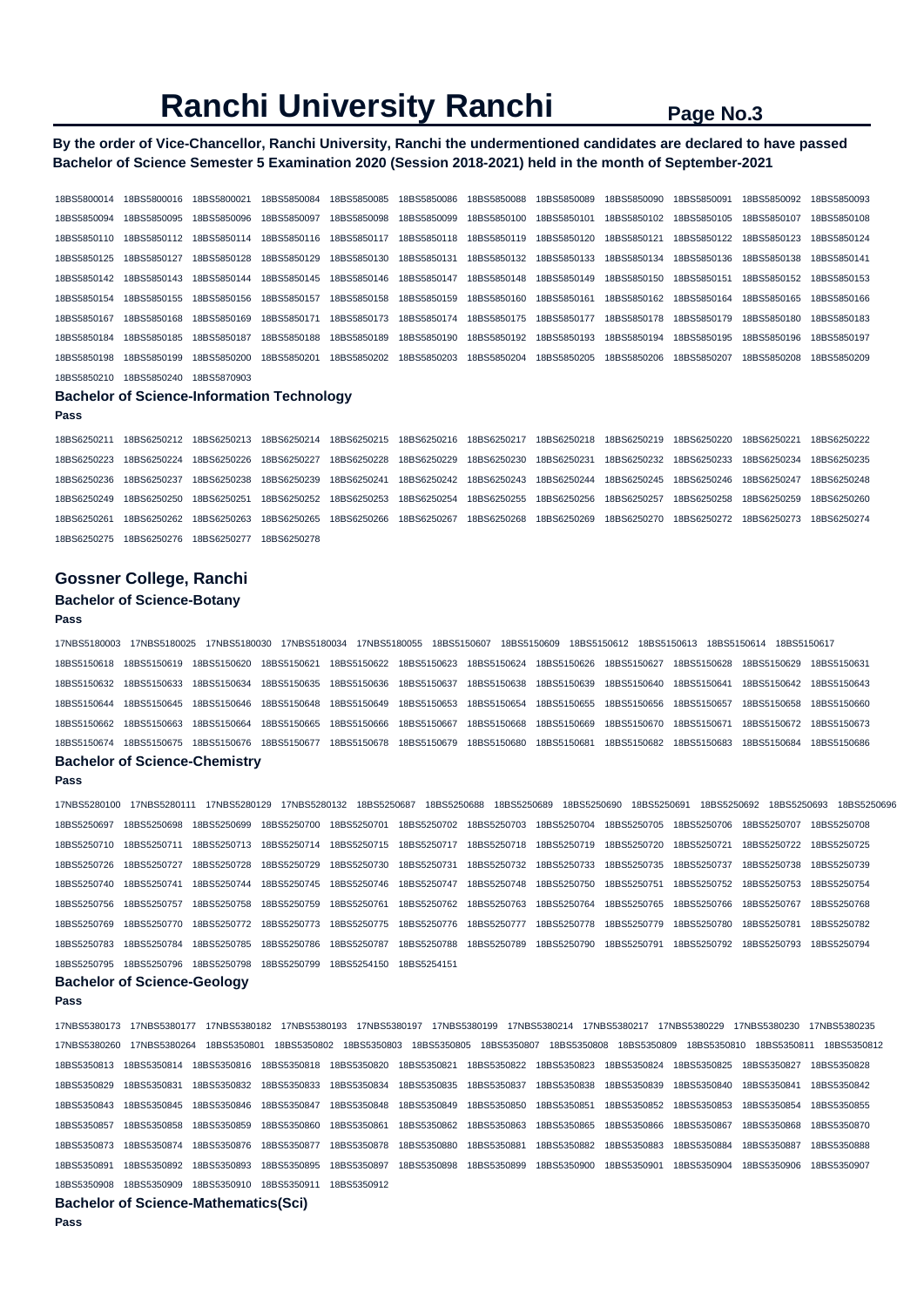## **By the order of Vice-Chancellor, Ranchi University, Ranchi the undermentioned candidates are declared to have passed Bachelor of Science Semester 5 Examination 2020 (Session 2018-2021) held in the month of September-2021**

17NBS5480291 17NBS5480306 17NBS5480332 17NBS5480371 17NBS5480383 17NBS5480384 17NBS5480389 17NBS5480403 18BS5450914 18BS5450916 18BS5450917 18BS5450918 18BS5450920 18BS5450921 18BS5450922 18BS5450924 18BS5450925 18BS5450926 18BS5450927 18BS5450928 18BS5450930 18BS5450931 18BS5450934 18BS5450936 18BS5450937 18BS5450941 18BS5450942 18BS5450947 18BS5450949 18BS5450951 18BS5450956 18BS5450957 18BS5450958 18BS5450959 18BS5450960 18BS5450964 18BS5450965 18BS5450968 18BS5450971 18BS5450972 18BS5450975 18BS5450976 18BS5450981 18BS5450982 18BS5450985 18BS5450986 18BS5450987 18BS5450989 18BS5450990 18BS5450992 18BS5450994 18BS5450996 18BS5450998 18BS5451001 18BS5451003 18BS5451006 18BS5451007 18BS5451008 18BS5451009 18BS5451010 18BS5451011 18BS5451012 18BS5451014 18BS5451015 18BS5451016 18BS5451017 18BS5451019 18BS5451021 18BS5451022 18BS5451025 18BS5451028 18BS5451030 18BS5451032 18BS5451033 18BS5451034 18BS5451035 18BS5451036 18BS5451037 18BS5451041 18BS5451042 18BS5451043 18BS5451045 18BS5451046 18BS5451047 18BS5451048 18BS5451051 18BS5451052 18BS5451054 18BS5451055 18BS5451056 18BS5451057 18BS5451058 18BS5451059 18BS5451060 18BS5451061 18BS5451062 18BS5451065 18BS5451068 18BS5451069 18BS5451070 18BS5451075 18BS5451076 18BS5451077 18BS5451078 18BS5451079 18BS5451080 18BS5451082 18BS5451083 18BS5451084 18BS5451087 18BS5451089 18BS5451090 18BS5451091 18BS5451092 18BS5451093 18BS5451094 18BS5451095 18BS5451096 18BS5451099 18BS5451100 18BS5451101 18BS5451102 18BS5451103 18BS5451104 18BS5451105 18BS5451106 18BS5451110 18BS5451111 18BS5451113 18BS5451114 **Bachelor of Science-Physics** 

#### **Pass**

17NBS5580430 17NBS5580431 17NBS5580433 17NBS5580434 17NBS5580435 17NBS5580441 17NBS5580447 17NBS5580469 17NBS5580477 17NBS5580499 17NBS5580535 17NBS5580547 17NBS5580550 17NBS5580554 17NBS5580560 17NBS5580565 17NBS5580566 17NBS5580583 18BS5551116 18BS5551117 18BS5551119 18BS5551120 18BS5551122 18BS5551123 18BS5551124 18BS5551125 18BS5551127 18BS5551128 18BS5551129 18BS5551131 18BS5551132 18BS5551133 18BS5551134 18BS5551135 18BS5551137 18BS5551138 18BS5551139 18BS5551140 18BS5551141 18BS5551142 18BS5551143 18BS5551144 18BS5551145 18BS5551146 18BS5551147 18BS5551149 18BS5551150 18BS5551151 18BS5551153 18BS5551154 18BS5551155 18BS5551156 18BS5551157 18BS5551158 18BS5551160 18BS5551161 18BS5551162 18BS5551163 18BS5551164 18BS5551165 18BS5551166 18BS5551167 18BS5551169 18BS5551170 18BS5551171 18BS5551172 18BS5551173 18BS5551174 18BS5551176 18BS5551177 18BS5551178 18BS5551179 18BS5551180 18BS5551181 18BS5551182 18BS5551183 18BS5551184 18BS5551186 18BS5551187 18BS5551188 18BS5551189 18BS5551191 18BS5551192 18BS5551193 18BS5551194 18BS5551197 18BS5551198 18BS5551201 18BS5551203 18BS5551204 18BS5551205 18BS5551207 18BS5551208 18BS5551209 18BS5551210 18BS5551211 18BS5551212 18BS5551215 18BS5551216 18BS5551217 18BS5551218 18BS5551219 18BS5551220 18BS5551221 18BS5551222 18BS5551223 18BS5551224 18BS5551225 18BS5551226 18BS5551227 18BS5551228 18BS5551229 18BS5551230 18BS5551231 18BS5551232 18BS5551233 18BS5551235 18BS5551236 18BS5551237 18BS5551238 18BS5551239 18BS5551240 18BS5551245 18BS5551246 18BS5551247 18BS5551248 18BS5551249 18BS5551251 18BS5551254 18BS5551255 18BS5551256 18BS5551257 18BS5551258 18BS5551259 18BS5551262 18BS5551264 18BS5551265 18BS5551266 18BS5551268 18BS5551269 18BS5551270 18BS5551271 18BS5551272 18BS5551273 18BS5551274 18BS5551275 18BS5551278 18BS5551279 18BS5551281 18BS5551282 18BS5551283 18BS5551287 18BS5551289 18BS5551290 18BS5551291 18BS5551292 18BS5551293 18BS5551294 18BS5551295

## **Bachelor of Science-Zoology**

#### **Pass**

17NBS5780599 17NBS5780601 17NBS5780610 17NBS5780614 17NBS5780641 17NBS5780660 17NBS5780661 17NBS5780669 17NBS5780671 17NBS5780673 17NBS5780683 17NBS5780686 17NBS5780687 18BS5751296 18BS5751297 18BS5751298 18BS5751299 18BS5751300 18BS5751301 18BS5751302 18BS5751303 18BS5751305 18BS5751306 18BS5751307 18BS5751308 18BS5751309 18BS5751310 18BS5751311 18BS5751312 18BS5751313 18BS5751314 18BS5751316 18BS5751317 18BS5751318 18BS5751320 18BS5751321 18BS5751322 18BS5751323 18BS5751324 18BS5751325 18BS5751327 18BS5751329 18BS5751330 18BS5751331 18BS5751332 18BS5751333 18BS5751335 18BS5751336 18BS5751337 18BS5751338 18BS5751339 18BS5751340 18BS5751341 18BS5751342 18BS5751343 18BS5751344 18BS5751345 18BS5751346 18BS5751347 18BS5751349 18BS5751350 18BS5751351 18BS5751352 18BS5751353 18BS5751354 18BS5751357 18BS5751358 18BS5751360 18BS5751361 18BS5751362 18BS5751365 18BS5751366 18BS5751367 18BS5751368 18BS5751369 18BS5751370 18BS5751371 18BS5751372 18BS5751373 18BS5751375 18BS5751376 18BS5751377 18BS5751378 18BS5751379 18BS5751381 18BS5751382 18BS5751383 18BS5751384 18BS5751385 18BS5751386 18BS5751387 18BS5751389 18BS5751390 18BS5751391 18BS5751392 18BS5751393 18BS5751394 18BS5751395 18BS5751396 18BS5751397

## **Bachelor of Science-Computer Application**

**Pass** 

| 18BS5851418 | 18BS5851419 | 18BS5851420 | 18BS5851421 | 18BS5851422 | 18BS5851423 | 18BS5851424 | 18BS5851425 | 18BS5851426 | 18BS5851427 | 18BS5851428 | 18BS5851429 |
|-------------|-------------|-------------|-------------|-------------|-------------|-------------|-------------|-------------|-------------|-------------|-------------|
| 18BS5851430 | 18BS5851431 | 18BS5851432 | 18BS5851433 | 18BS5851434 | 18BS5851435 | 18BS5851436 | 18BS5851437 | 18BS5851438 | 18BS5851439 | 18BS5851440 | 18BS5851441 |
| 18BS5851442 | 18BS5851443 | 18BS5851444 | 18BS5851445 | 18BS5851446 | 18BS5851447 | 18BS5851448 | 18BS5851449 | 18BS5851451 | 18BS5851453 | 18BS5851454 | 18BS5851455 |
| 18BS5851457 | 18BS5851458 | 18BS5851459 | 18BS5851460 | 18BS5851461 | 18BS5851462 | 18BS5851463 | 18BS5851464 | 18BS5851465 | 18BS5851466 | 18BS5851467 | 18BS5851468 |
| 18BS5851469 | 18BS5851470 | 18BS5851471 | 18BS5851472 | 18BS5851473 | 18BS5851474 | 18BS5851475 | 18BS5851476 | 18BS5851478 | 18BS5851479 | 18BS5851480 | 18BS5851481 |
| 18BS5851482 | 18BS5851483 | 18BS5851484 | 18BS5851485 | 18BS5851486 | 18BS5851487 | 18BS5851488 | 18BS5851489 | 18BS5851490 | 18BS5851491 | 18BS5851492 | 18BS5851493 |
| 18BS5851494 | 18BS5851495 | 18BS5851496 | 18BS5851497 | 18BS5851499 | 18BS5851500 | 18BS5851501 | 18BS5851502 | 18BS5851503 | 18BS5851504 | 18BS5851505 | 18BS5851507 |
| 18BS5851508 | 18BS5851509 | 18BS5851510 | 18BS5851511 | 18BS5851512 | 18BS5851513 | 18BS5851514 | 18BS5851515 | 18BS5851516 | 18BS5851517 | 18BS5851518 | 18BS5851519 |
| 18BS5851520 | 18BS5851521 | 18BS5851522 | 18BS5851523 | 18BS5851525 | 18BS5851526 | 18BS5851527 | 18BS5851528 | 18BS5851529 | 18BS5851530 | 18BS5851531 | 18BS5851532 |
| 18BS5851533 | 18BS5851534 | 18BS5851535 | 18BS5851536 | 18BS5851537 | 18BS5851538 | 18BS5851539 | 18BS5851540 | 18BS5851541 | 18BS5851542 |             |             |
| _ _ _ _ _   |             | _ _ _ _     |             |             |             |             |             |             |             |             |             |

## **Bachelor of Science-BioTechnology**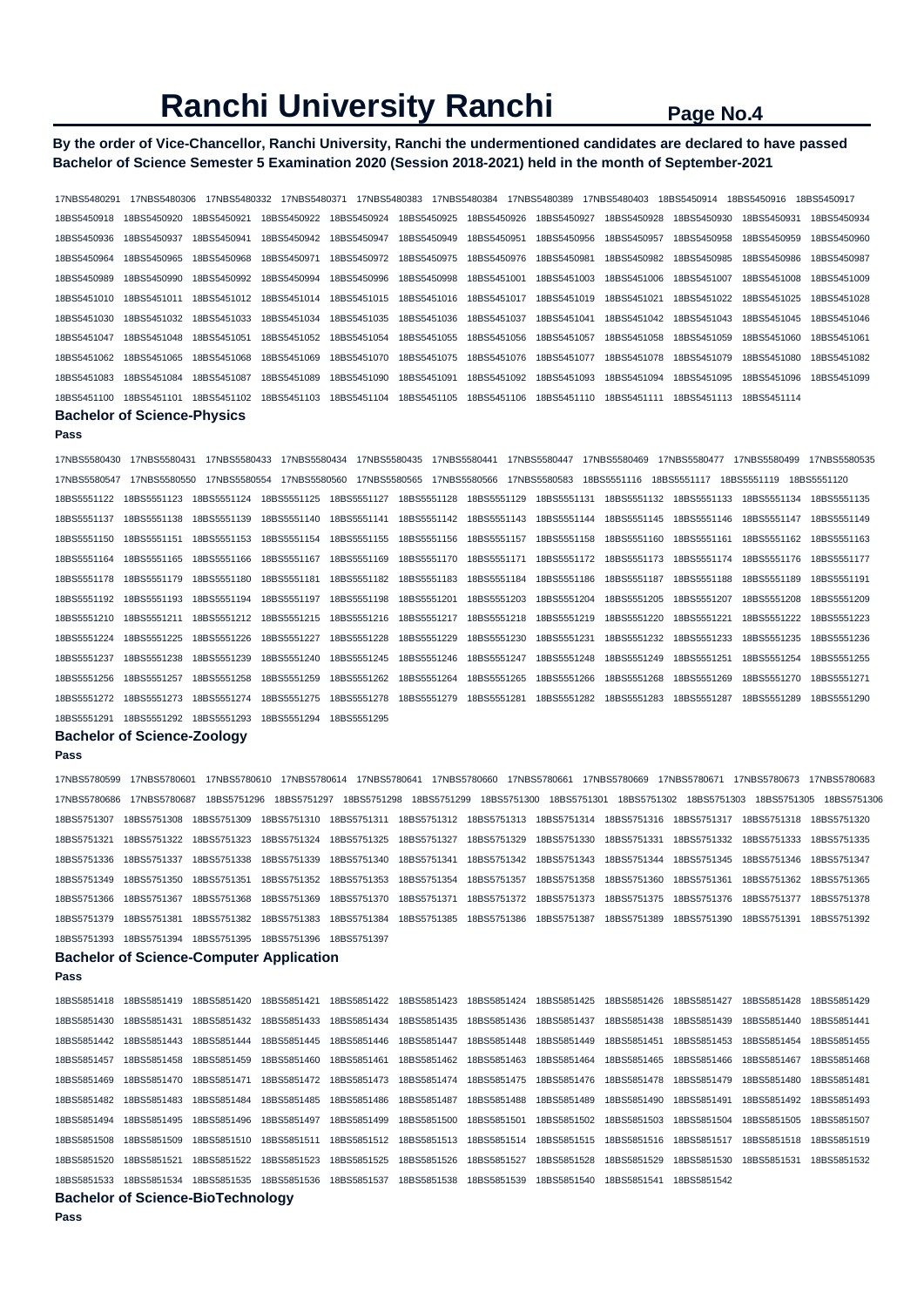**By the order of Vice-Chancellor, Ranchi University, Ranchi the undermentioned candidates are declared to have passed Bachelor of Science Semester 5 Examination 2020 (Session 2018-2021) held in the month of September-2021** 

18BS5951398 18BS5951399 18BS5951401 18BS5951402 18BS5951403 18BS5951404 18BS5951405 18BS5951407 18BS5951408 18BS5951409 18BS5951410 18BS5951411 18BS5951412 18BS5951413 18BS5951414 18BS5951415 18BS5951416 18BS5951417

## **Bachelor of Science-Information Technology**

18BS6250913 18BS6251543 18BS6251544 18BS6251545 18BS6251546 18BS6251547 18BS6251548 18BS6251549 18BS6251550 18BS6251551 18BS6251552 18BS6251554 18BS6251555 18BS6251556 18BS6251557 18BS6251558 18BS6251559 18BS6251560 18BS6251561 18BS6251562 18BS6251563 18BS6251564 18BS6251566 18BS6251567 18BS6251568 18BS6251569 18BS6251570 18BS6251572 18BS6251575 18BS6251576 18BS6251577 18BS6251578 18BS6251579 18BS6251580 18BS6251581 18BS6251582 18BS6251583 18BS6251584 18BS6251586 18BS6251587 18BS6251588 18BS6251589 18BS6251590 18BS6251591 18BS6251592 18BS6251594 18BS6251595 18BS6251596 18BS6251597 18BS6251598 18BS6251599 18BS6251600 18BS6251601 18BS6251602 18BS6251603 18BS6251605 18BS6251606 18BS6251607 18BS6251608 18BS6251609 18BS6251610 18BS6251611 18BS6251613 18BS6251615 18BS6251616 18BS6251617 18BS6251618 18BS6251619 18BS6251620 18BS6251621 18BS6251622 18BS6251623 18BS6251624 18BS6251625 18BS6251627 18BS6251628 18BS6251629 18BS6251631 18BS6251632 18BS6251633 18BS6251634 18BS6251635 18BS6251636 18BS6251637 18BS6251638 18BS6251639 18BS6251640 18BS6251641 18BS6251642 18BS6251643 18BS6251644

## **K.C.B. College, Bero**

**Pass** 

**Bachelor of Science-Botany** 

**Pass**  18BS5151788 **Bachelor of Science-Geology Pass**  18BS5351789 18BS5351790 18BS5351791 18BS5351792 **Bachelor of Science-Mathematics(Sci) Pass**  18BS5451793 18BS5451794 18BS5451796 18BS5451797 **Bachelor of Science-Physics Pass**  18BS5551800 18BS5551801 18BS5551802 18BS5551803

**Bachelor of Science-Zoology Pass** 

17NBS5780754 18BS5751804 18BS5751805 18BS5751807 18BS5751808

## **Kartik Oraon College, Gumla**

**Bachelor of Science-Botany Pass**  18BS5152669 18BS5152672 18BS5152678 18BS5152680 **Bachelor of Science-Chemistry Pass**  17NBS5280768 18BS5252683 18BS5252684 18BS5252685 18BS5252689 18BS5252692 18BS5252693 18BS5252694

## **Bachelor of Science-Mathematics(Sci)**

**Pass** 

17NBS5480777 17NBS5480780 17NBS5480790 17NBS5480791 17NBS5480804 17NBS5480806 18BS5452722 18BS5452723 18BS5452725 18BS5452726 18BS5452727 18BS5452729 18BS5452730 18BS5452733 18BS5452735 18BS5452738 18BS5452739 18BS5452740 18BS5452742 18BS5452744 18BS5452745 18BS5452746 18BS5452748 18BS5452749 18BS5452750 18BS5452751 18BS5452753 18BS5452754 18BS5452757 18BS5452758 18BS5452759 18BS5452760 18BS5452761 18BS5452762 18BS5452763 18BS5452764 18BS5452765 18BS5452767 18BS5452768 18BS5452770 18BS5452772 18BS5452773 18BS5452775 18BS5452781 18BS5452782 18BS5452783 18BS5452784 18BS5452785 18BS5452786 18BS5452787 18BS5452788 18BS5452789 18BS5452790 18BS5452791 18BS5452792 18BS5452793 18BS5452796 18BS5452798 18BS5452802 18BS5452803 18BS5452804 18BS5452805 18BS5452806 18BS5452807 18BS5452808 18BS5452810 18BS5452811 18BS5452812 18BS5452813 18BS5454155 **Bachelor of Science-Physics** 

#### **Pass**

17NBS5580814 17NBS5580822 17NBS5580826 17NBS5580837 17NBS5580844 17NBS5580849 18BS5552819 18BS5552821 18BS5552823 18BS5552824 18BS5552825 18BS5552827 18BS5552830 18BS5552831 18BS5552833 18BS5552838 18BS5552839 18BS5552840 18BS5552842

**Bachelor of Science-Zoology**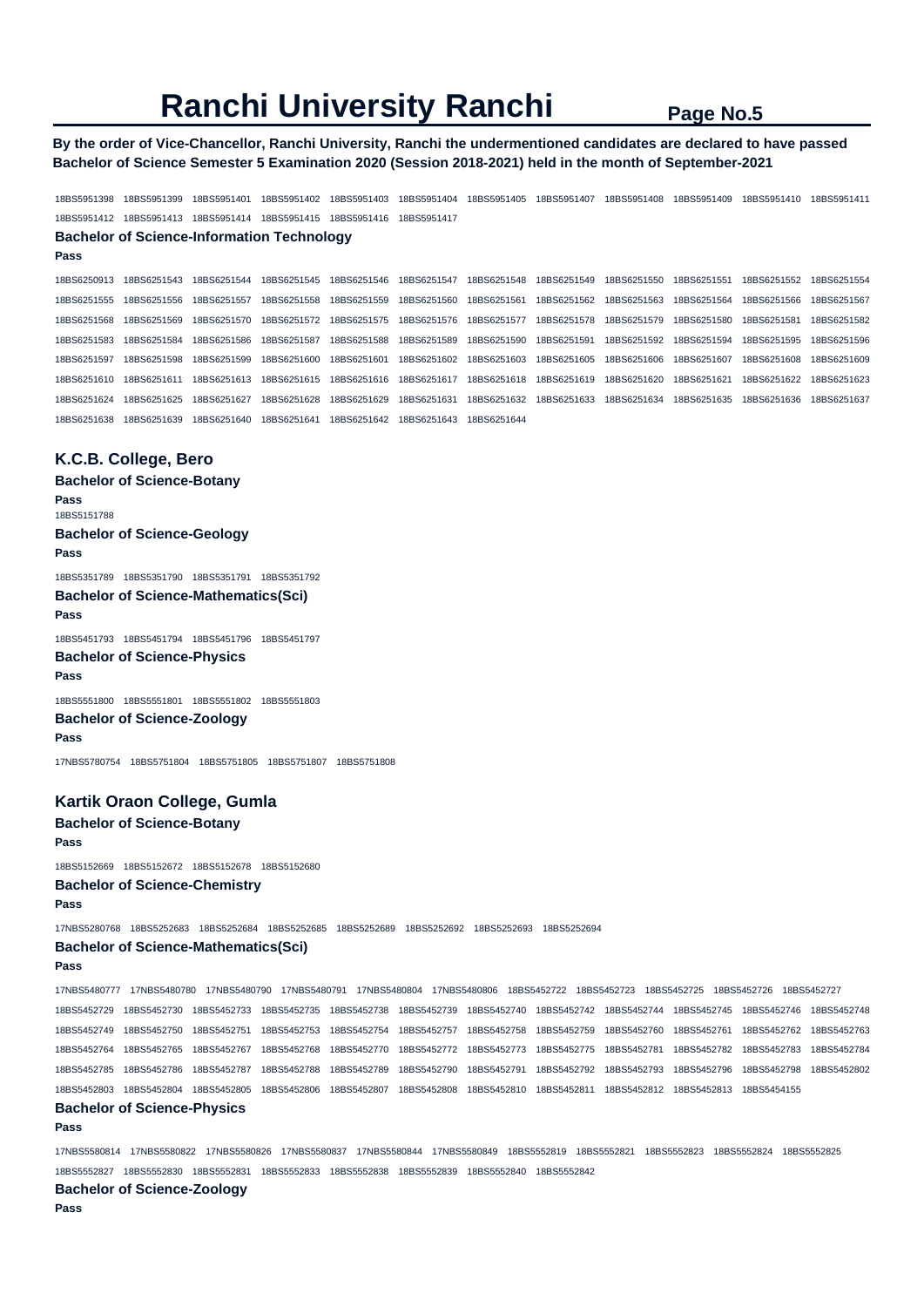## **By the order of Vice-Chancellor, Ranchi University, Ranchi the undermentioned candidates are declared to have passed Bachelor of Science Semester 5 Examination 2020 (Session 2018-2021) held in the month of September-2021**

17NBS5780884 17NBS5780922 17NBS5780926 17NBS5780927 17NBS5783243 18BS5752845 18BS5752846 18BS5752847 18BS5752849 18BS5752850 18BS5752851 18BS5752853 18BS5752854 18BS5752855 18BS5752856 18BS5752857 18BS5752858 18BS5752862 18BS5752863 18BS5752865 18BS5752866 18BS5752867 18BS5752869 18BS5752870 18BS5752872 18BS5752873 18BS5752874 18BS5752876 18BS5752878 18BS5752879 18BS5752881 18BS5752882 18BS5752884 18BS5752885 18BS5752886 18BS5752887 18BS5752888 18BS5752889 18BS5752891 18BS5752895 18BS5752896 18BS5752897 18BS5752899 18BS5752900 18BS5752901 18BS5752902 18BS5752904 18BS5752905 18BS5752906 18BS5752907

#### **Bachelor of Science-Computer Application**

**Pass** 

18BS5852696 18BS5852699 18BS5852702 18BS5852704 18BS5852705 18BS5852711 18BS5852712 18BS5852714 18BS5852718 18BS5852719 18BS5852721

#### **Nirmala College, Ranchi**

#### **Bachelor of Science-Botany**

#### **Pass**

17NBS5180943 17NBS5180953 17NBS5180954 18BS5152069 18BS5152071 18BS5152072 18BS5152073 18BS5152074 18BS5152075 18BS5152076 18BS5152077 18BS5152078 18BS5152079 18BS5152080 18BS5152081 18BS5152082 18BS5152083 18BS5152085 18BS5152087 18BS5152089 18BS5152090 18BS5152091 18BS5152092 18BS5152094 18BS5152095

#### **Bachelor of Science-Mathematics(Sci)**

#### **Pass**

17NBS5480965 17NBS5480977 17NBS5480978 18BS5452150 18BS5452151 18BS5452152 18BS5452153 18BS5452154 18BS5452155 18BS5452156 18BS5452157 18BS5452158 18BS5452159 18BS5452160 18BS5452161 18BS5452162 18BS5452163 18BS5452164 18BS5452165 18BS5452167 18BS5452168 18BS5452169 18BS5452170 18BS5452171 18BS5452172 18BS5452173 18BS5452174 18BS5452175 18BS5452176 18BS5452178 18BS5452179 18BS5452180 18BS5452181 18BS5452182 18BS5452183 18BS5452184 18BS5452185 18BS5452186 18BS5452187 18BS5452189 18BS5452190 18BS5452191 18BS5452192 18BS5452193 18BS5452194 18BS5452195 18BS5452196 18BS5452197 18BS5452198 18BS5452199 18BS5452200 18BS5452201 18BS5452203 18BS5452204 18BS5452205 18BS5452206 18BS5452208 18BS5452209 18BS5452210 18BS5452211 18BS5452212 18BS5452213 18BS5452214

## **Bachelor of Science-Zoology**

#### **Pass**

17NBS5781002 17NBS5781008 17NBS5781038 18BS5752215 18BS5752217 18BS5752218 18BS5752219 18BS5752220 18BS5752221 18BS5752222 18BS5752224 18BS5752226 18BS5752227 18BS5752228 18BS5752229 18BS5752230 18BS5752231 18BS5752232 18BS5752233 18BS5752234 18BS5752235 18BS5752236 18BS5752237 18BS5752239 18BS5752240 18BS5752243 18BS5752244 18BS5752245 18BS5752246 18BS5752247 18BS5752249 18BS5752250 18BS5752251 18BS5752252 18BS5752253 18BS5752254 18BS5752255 18BS5752256 18BS5752257 18BS5752259 18BS5752260 18BS5752261 18BS5752262 18BS5752263 18BS5752265 18BS5752266 18BS5752268 18BS5752269 18BS5752270 18BS5752272 18BS5752273 18BS5752274 18BS5752275

#### **Bachelor of Science-Computer Application**

**Pass** 

18BS5852096 18BS5852097 18BS5852099 18BS5852100 18BS5852101 18BS5852102 18BS5852103 18BS5852104 18BS5852105 18BS5852106 18BS5852108 18BS5852109 18BS5852110 18BS5852111 18BS5852112 18BS5852113 18BS5852114 18BS5852115 18BS5852117 18BS5852118 18BS5852119 18BS5852120 18BS5852122 18BS5852123 18BS5852124 18BS5852125 18BS5852126 18BS5852127 18BS5852128 18BS5852130 18BS5852132 18BS5852133 18BS5852134 18BS5852135 18BS5852136 18BS5852137 18BS5852138 18BS5852139 18BS5852140 18BS5852141 18BS5852143 18BS5852144

**Bachelor of Science-Information Technology** 

**Pass** 

18BS6252146 18BS6252147 18BS6252148 18BS6252149

## **P.P.K.College, Bundu**

### **Bachelor of Science-Botany**

#### **Pass**

18BS5152280 18BS5152281 18BS5152282 18BS5152284 18BS5152285 18BS5152289 18BS5152290 **Bachelor of Science-Chemistry** 

#### **Pass**

17NBS5281073 17NBS5281074 18BS5252293 18BS5252294 18BS5252296 18BS5252297 18BS5252298 18BS5252299 18BS5252300 18BS5252301 18BS5252302 18BS5252303 18BS5252304 18BS5252305 18BS5252306 18BS5252307 18BS5252308 18BS5252311 18BS5252313 18BS5252314 18BS5252316 18BS5252317 18BS5252319 18BS5252321 18BS5252324 18BS5252325 18BS5252327 18BS5252328 18BS5252329

#### **Bachelor of Science-Mathematics(Sci)**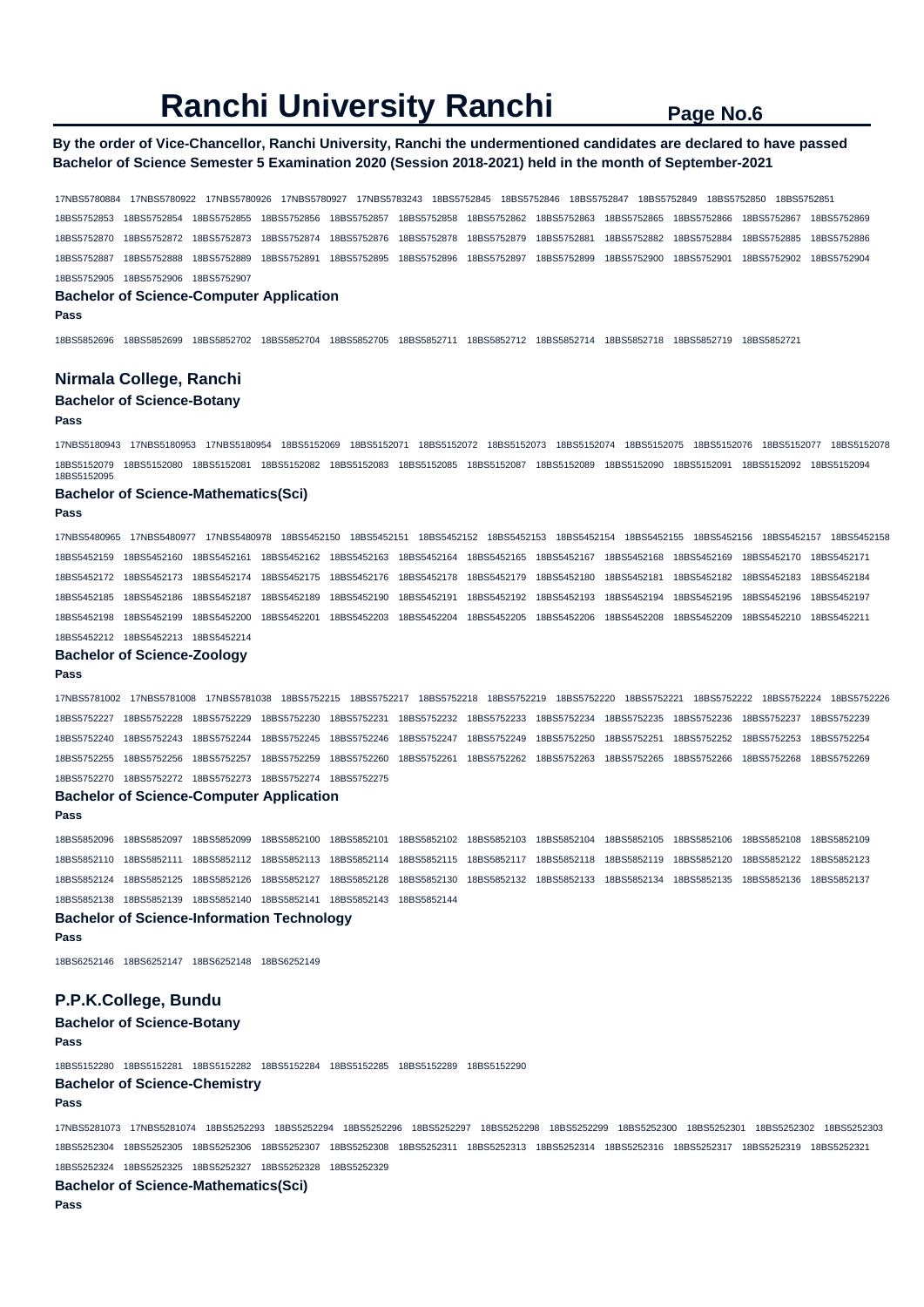## **By the order of Vice-Chancellor, Ranchi University, Ranchi the undermentioned candidates are declared to have passed Bachelor of Science Semester 5 Examination 2020 (Session 2018-2021) held in the month of September-2021**

17NBS5481239 18BS5452426 18BS5452427 18BS5452428 18BS5452429 18BS5452430 18BS5452431 18BS5452432 18BS5452434 18BS5452435 18BS5452436 18BS5452437 18BS5452439 18BS5452440 18BS5452441 18BS5452442 18BS5452443 18BS5452444 18BS5452445 18BS5452447 18BS5452448 18BS5452449 18BS5452450 18BS5452451 18BS5452452 18BS5452453 18BS5452454 18BS5452455 18BS5452456 18BS5452457 18BS5452458 18BS5452459 18BS5452460 18BS5452461 18BS5452462 18BS5452463 18BS5452464 18BS5452465 18BS5452467 18BS5452468 18BS5452469 18BS5452470 18BS5452471 18BS5452473 18BS5452474 18BS5452476 18BS5452477 18BS5452479 18BS5452480 18BS5452481 18BS5452482 18BS5452484 18BS5452485 18BS5452486 18BS5452487 18BS5452488 18BS5452490 18BS5452491 18BS5452492 18BS5452493 18BS5452495 18BS5452496 18BS5452497 18BS5452498 18BS5452499 18BS5452500 18BS5452501 18BS5452502 18BS5452503 18BS5452504 18BS5452505 18BS5452506 18BS5452507 18BS5452508 18BS5452509 18BS5452510 18BS5452511 18BS5452512 18BS5452513 18BS5452515 18BS5452516 18BS5452517 18BS5452519 18BS5452520 18BS5452521 18BS5452522 18BS5452523 18BS5452524 18BS5452525 18BS5452526 18BS5452527 18BS5452528 18BS5452529 18BS5452530 18BS5452531 18BS5452532 18BS5452533 18BS5452534 18BS5452536 18BS5452537 18BS5452538 18BS5452540 18BS5452544 18BS5452545 18BS5452546 18BS5452547 18BS5452548 18BS5452549 18BS5452550 18BS5452551 18BS5452552 18BS5452553 18BS5452554 18BS5452555 18BS5452556 **Bachelor of Science-Physics** 

**Pass** 

18BS5552557 18BS5552558 18BS5552561 18BS5552564 18BS5552565 18BS5552566 18BS5552567 18BS5552570 18BS5552571 18BS5552574 18BS5552575 18BS5552576

18BS5552577 18BS5552580

#### **Bachelor of Science-Zoology**

**Pass** 

17NBS5781294 17NBS5781307 17NBS5781311 17NBS5781324 17NBS5781326 17NBS5781328 18BS5752291 18BS5752582 18BS5752583 18BS5752584 18BS5752585 18BS5752588 18BS5752589 18BS5752590 18BS5752591 18BS5752593 18BS5752596 18BS5752598 18BS5752599 18BS5752600 18BS5752601 18BS5752602 18BS5752603 18BS5752604 18BS5752605 18BS5752606 18BS5752607 18BS5752608 18BS5752610 18BS5752611 18BS5752612 18BS5752613 18BS5752615 18BS5752616 18BS5752617 18BS5752618 18BS5752619 18BS5752622 18BS5752623 18BS5752624 18BS5752625 18BS5752626 18BS5752631 18BS5752633

## **Bachelor of Science-Computer Application**

**Pass** 

18BS5852331 18BS5852332 18BS5852333 18BS5852334 18BS5852335 18BS5852336 18BS5852337 18BS5852339 18BS5852340 18BS5852341 18BS5852342 18BS5852343 18BS5852345

## **R.L.S.Y. College, Ranchi**

#### **Bachelor of Science-Botany**

**Pass** 

17NBS5182360 18BS5152909 18BS5152911 18BS5152912 18BS5152913 18BS5152914 18BS5152916

## **Bachelor of Science-Chemistry**

**Pass** 

17NBS5282365 17NBS5282369 17NBS5282383 18BS5252917 18BS5252919 18BS5252920 18BS5252921 18BS5252922 18BS5252925 18BS5252926 18BS5252928 18BS5252930 18BS5252932 18BS5252937 18BS5252938

#### **Bachelor of Science-Mathematics(Sci)**

**Pass** 

17NBS5482406 17NBS5482411 17NBS5482414 17NBS5482417 17NBS5482433 18BS5452954 18BS5452955 18BS5452958 18BS5452959 18BS5452960 18BS5452961 18BS5452962 18BS5452963 18BS5452966 18BS5452967 18BS5452968 18BS5452970 18BS5452971 18BS5452972 18BS5452973 18BS5452975 18BS5452976 18BS5452977 18BS5452978 18BS5452979 18BS5452980 18BS5452982 18BS5452983 18BS5452984 18BS5452985 18BS5452986 18BS5452987 18BS5452988 18BS5452989 18BS5452990 18BS5452993 18BS5452994 18BS5452995 18BS5452997 18BS5452998 18BS5452999 18BS5453000 18BS5453002 18BS5453003 18BS5453006 18BS5453007 18BS5453008 18BS5453009 18BS5453011 18BS5453014 18BS5453015 18BS5453016 18BS5453017 18BS5453018 18BS5453019 18BS5453020

#### **Bachelor of Science-Physics**

**Pass** 

17NBS5582438 17NBS5582441 17NBS5582443 17NBS5582448 17NBS5582458 18BS5553021 18BS5553022 18BS5553023 18BS5553024 18BS5553025 18BS5553026 18BS5553027 18BS5553028 18BS5553030 18BS5553031 18BS5553032 18BS5553033 18BS5553035 18BS5553036 18BS5553037 18BS5553040 18BS5553041 18BS5553042 18BS5553044 18BS5553045 18BS5553046 18BS5553048 18BS5553049 18BS5553050 18BS5553051 18BS5553052 18BS5553053 18BS5553054 18BS5553057

## **Bachelor of Science-Zoology**

**Pass** 

17NBS5782472 17NBS5782481 17NBS5782484 17NBS5782489 17NBS5782496 18BS5753060 18BS5753061 18BS5753062 18BS5753063 18BS5753064 18BS5753065 18BS5753066 18BS5753067 18BS5753070 18BS5753071 18BS5753073 18BS5753074 18BS5753075 18BS5753078 18BS5753079 18BS5753083 18BS5753085 18BS5753086 18BS5753087 18BS5753088 18BS5753091 18BS5753092 18BS5753094

## **Bachelor of Science-Computer Application**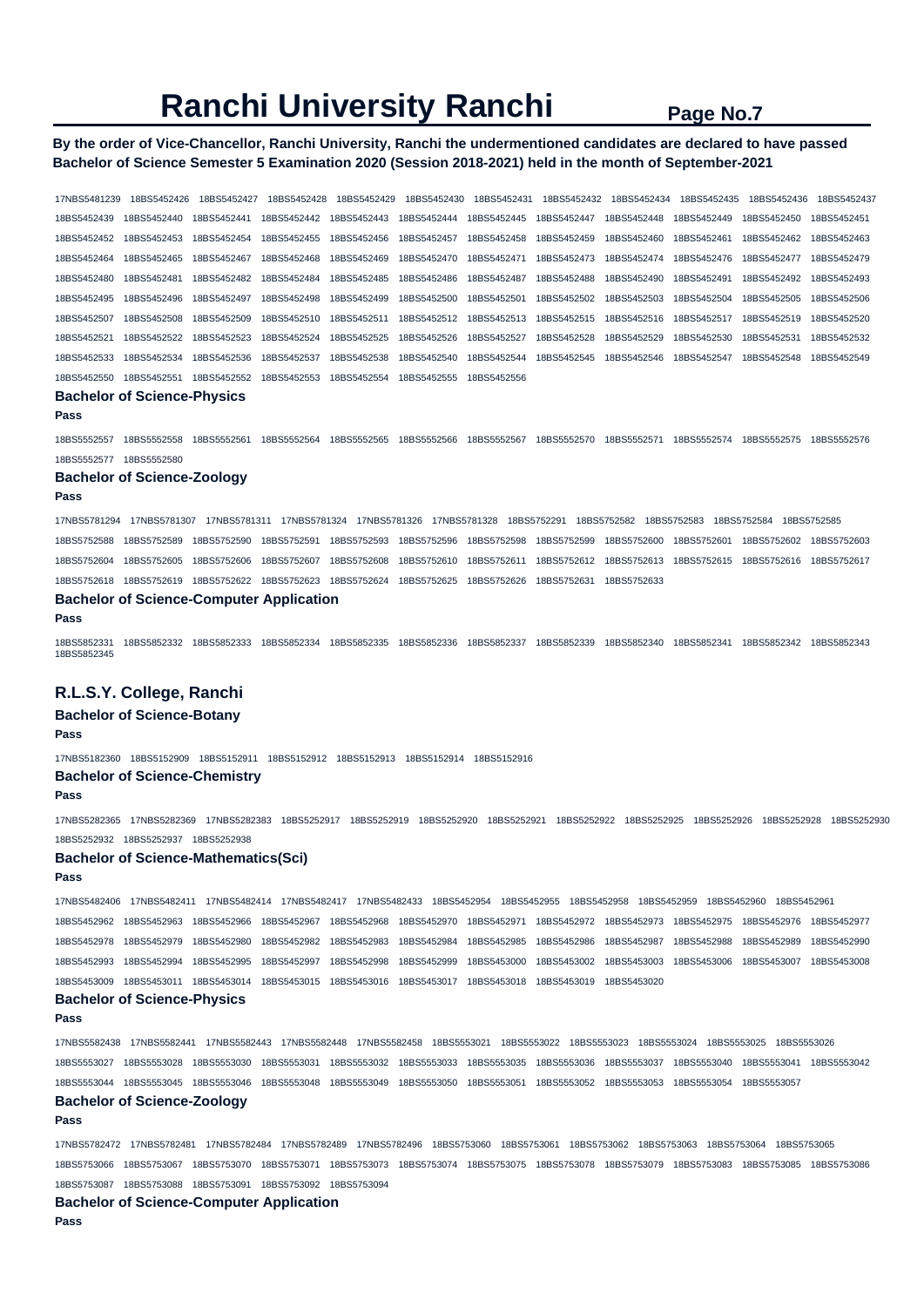**By the order of Vice-Chancellor, Ranchi University, Ranchi the undermentioned candidates are declared to have passed Bachelor of Science Semester 5 Examination 2020 (Session 2018-2021) held in the month of September-2021** 

18BS5852939 18BS5852940 18BS5852942 18BS5852943 18BS5852944 18BS5852945 18BS5852946 18BS5852948 18BS5852949 18BS5852950 18BS5852952 18BS5852953

#### **S.S.Memorial College, Ranchi**

**Bachelor of Science-Botany** 

#### **Pass**

18BS5153095 18BS5153096 18BS5153097 **Bachelor of Science-Chemistry Pass** 

17NBS5281431 17NBS5281432 17NBS5281433 17NBS5281435 17NBS5281438 17NBS5281447 17NBS5281448 17NBS5281449 17NBS5281458 18BS5253100 18BS5253101 18BS5253103 18BS5253104 18BS5253105 18BS5253107 18BS5253108 18BS5253109 18BS5253110 18BS5253111 18BS5253112 18BS5253113 18BS5253114 18BS5253115 18BS5253116 18BS5253119 18BS5253121 18BS5253122 18BS5253123 18BS5253124 18BS5253125 18BS5253127

### **Bachelor of Science-Mathematics(Sci)**

**Pass** 

17NBS5481467 17NBS5481480 17NBS5481492 18BS5453150 18BS5453151 18BS5453152 18BS5453153 18BS5453154 18BS5453157 18BS5453158 18BS5453159 18BS5453160 18BS5453163 18BS5453166 18BS5453167 18BS5453169 18BS5453170 18BS5453172 18BS5453173 18BS5453174 18BS5453175 18BS5453176 18BS5453178 18BS5453181 18BS5453185 18BS5453186 18BS5453187 18BS5453188 18BS5453189 18BS5453190 18BS5453191 18BS5453192 18BS5453194 18BS5453196 18BS5453197 18BS5453199 18BS5453201 18BS5453202 18BS5453203 18BS5453204 18BS5453206 18BS5453208 18BS5453209 18BS5453210 18BS5453212 18BS5453213 18BS5453215 18BS5453216 **Bachelor of Science-Physics** 

#### **Pass**

17NBS5581518 17NBS5581525 17NBS5581529 17NBS5581535 18BS5553218 18BS5553219 18BS5553221 18BS5553223 18BS5553227 18BS5553228 18BS5553230 18BS5553231 18BS5553234 18BS5553235 18BS5553237 18BS5553238 18BS5553240 18BS5553242 18BS5553243 18BS5553247 18BS5553248 18BS5553250 18BS5553253 18BS5553256 18BS5553257 18BS5553258 18BS5553259 18BS5553260 18BS5553262 18BS5553263 18BS5553264 18BS5553265 18BS5553266

#### **Bachelor of Science-Zoology**

**Pass** 

18BS5753268 18BS5753269 18BS5753271 18BS5753273 18BS5753274 18BS5753275 18BS5753277 18BS5753278 18BS5753279 18BS5753280 18BS5753281 18BS5753282 18BS5753283 18BS5753284 18BS5753287 18BS5753288 18BS5753290 18BS5753293 18BS5753296 18BS5753298 18BS5753299 18BS5753300 18BS5753301 18BS5753302 18BS5753303 18BS5753304

#### **Bachelor of Science-Computer Application**

**Pass** 

18BS5853128 18BS5853129 18BS5853130 18BS5853131 18BS5853132 18BS5853133 18BS5853134 18BS5853135 18BS5853137 18BS5853138 18BS5853139 18BS5853141 18BS5853143 18BS5853145 18BS5853146 18BS5853147 18BS5853148

## **Y. S. Mahavidyalaya,Dhurwa,Ranchi**

**Bachelor of Science-Botany** 

#### **Pass**

17NBS5182591 17NBS5182593 18BS5153307 18BS5153310 18BS5153311

#### **Bachelor of Science-Chemistry**

**Pass** 

17NBS5282599 18BS5253316 18BS5253317 18BS5253318 18BS5253319 18BS5253320 18BS5253321 18BS5253322 18BS5253323 18BS5253326 18BS5253328 18BS5253329 18BS5253330 18BS5253331

#### **Bachelor of Science-Mathematics(Sci)**

#### **Pass**

18BS5453390 18BS5453391 18BS5453392 18BS5453394 18BS5453396 18BS5453397 18BS5453398 18BS5453399 18BS5453400 18BS5453401 18BS5453402 18BS5453403 18BS5453407 18BS5453408 18BS5453409 18BS5453410 18BS5453411 18BS5453412 18BS5453413 18BS5453415 18BS5453418 18BS5453419 18BS5453422 18BS5453423 18BS5453424 18BS5453425 18BS5453426

## **Bachelor of Science-Physics**

**Pass** 

17NBS5582647 17NBS5582653 17NBS5582659 18BS5553429 18BS5553430 18BS5553431 18BS5553432 18BS5553435 18BS5553438 18BS5553441 18BS5553442 18BS5553447 18BS5553448 18BS5553449 18BS5553452 18BS5553454 18BS5553455 18BS5553457 18BS5553460

## **Bachelor of Science-Zoology**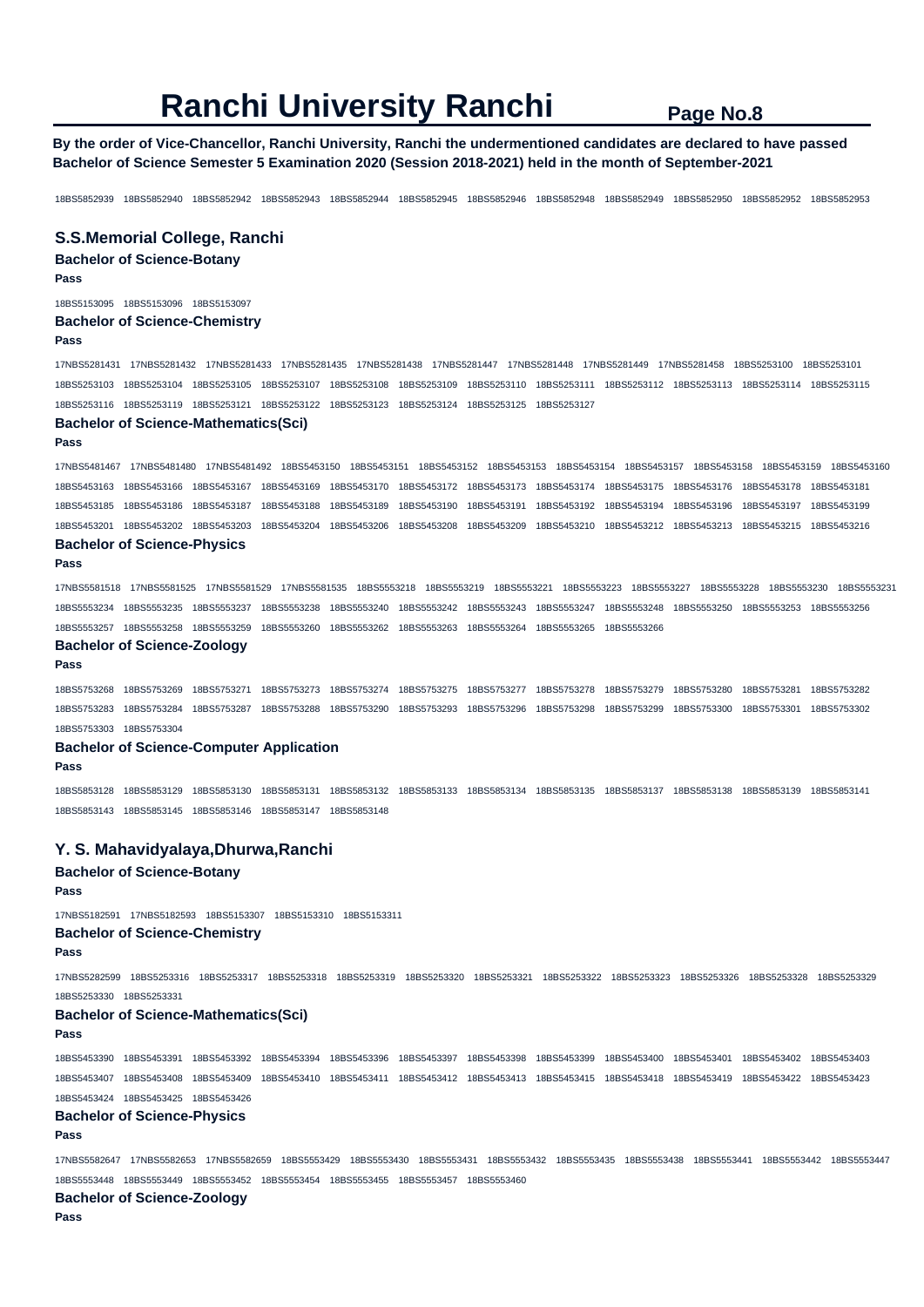**By the order of Vice-Chancellor, Ranchi University, Ranchi the undermentioned candidates are declared to have passed Bachelor of Science Semester 5 Examination 2020 (Session 2018-2021) held in the month of September-2021** 

18BS5753461 18BS5753462 18BS5753463 18BS5753464 18BS5753466 18BS5753467 18BS5753468 18BS5753469 18BS5753470 18BS5753471 18BS5753472 18BS5753473 18BS5753475 18BS5753476 18BS5753477 18BS5753478 **Bachelor of Science-Computer Application Pass**  18BS5853333 18BS5853334 18BS5853335 18BS5853336 18BS5853338 18BS5853339 18BS5853340 18BS5853341 18BS5853342 18BS5853344 18BS5853346 18BS5853347 18BS5853348 18BS5853349 18BS5853350 18BS5853351 18BS5853353 18BS5853354 18BS5853355 18BS5853356 18BS5853357 18BS5853358 18BS5853359 18BS5853362 18BS5853364 18BS5853365 18BS5853366 18BS5853367 18BS5853368 18BS5853369 18BS5853370 18BS5853371 18BS5853372 18BS5853373 18BS5853374 18BS5853375 18BS5853376 18BS5853377 18BS5853378 18BS5853379 18BS5853380 18BS5853381 18BS5853382 **Bachelor of Science-Information Technology Pass**  18BS6253384 18BS6253385 18BS6253386 18BS6253387 18BS6253388 18BS6253389 **Simdega College, Simdega Bachelor of Science-Botany Pass**  17NBS5181380 17NBS5181381 17NBS5181387 17NBS5181389 18BS5152032 18BS5152033 **Bachelor of Science-Physics Pass**  17NBS5581402 17NBS5581406 17NBS5581410 17NBS5581411 18BS5552053 18BS5552055 18BS5552056 18BS5552057 **Bachelor of Science-Zoology Pass**  18BS5752064 18BS5752065 18BS5752066 18BS5752067 18BS5752068 **Bachelor of Science-Computer Application Pass**  18BS5852034 18BS5852035 18BS5852036 18BS5852038 18BS5852039 18BS5852040 18BS5852041 18BS5852042 18BS5852045 18BS5852046 18BS5852047 18BS5852048 18BS5852049 **Silli College, Silli Bachelor of Science-Botany Pass**  18BS5153983 18BS5153985 18BS5153986 18BS5153988 18BS5153989 18BS5153991 **Bachelor of Science-Chemistry** 

#### **Pass**

17NBS5281592 18BS5253994 18BS5253995 18BS5253999 18BS5254000 18BS5254004 18BS5254005 18BS5254006 18BS5254007 18BS5254010 18BS5254011 **Bachelor of Science-Mathematics(Sci)** 

**Pass** 

17NBS5481659 17NBS5481666 18BS5454014 18BS5454015 18BS5454016 18BS5454017 18BS5454019 18BS5454020 18BS5454021 18BS5454022 18BS5454023 18BS5454025 18BS5454027 18BS5454029 18BS5454030 18BS5454031 18BS5454032 18BS5454033 18BS5454034 18BS5454035 18BS5454036 18BS5454039 18BS5454040 18BS5454041 18BS5454042 18BS5454043 18BS5454044 18BS5454045 18BS5454046 18BS5454047 18BS5454048 18BS5454049 18BS5454050 18BS5454051 18BS5454052 18BS5454053 18BS5454054 18BS5454055 18BS5454056 18BS5454057 18BS5454058 18BS5454059 18BS5454061 18BS5454062 18BS5454063 18BS5454064 18BS5454065 18BS5454066 18BS5454067 18BS5454068 18BS5454069 18BS5454070

#### **Bachelor of Science-Physics**

#### **Pass**

17NBS5581667 17NBS5581695 17NBS5581724 18BS5554071 18BS5554073 18BS5554075 18BS5554076 18BS5554077 18BS5554080 18BS5554081 18BS5554082 18BS5554085 18BS5554086 18BS5554087 18BS5554091 18BS5554092 18BS5554093 18BS5554094 18BS5554095 18BS5554096 18BS5554097 18BS5554098 18BS5554099 18BS5554100 18BS5554102 18BS5554103 18BS5554104

## **Bachelor of Science-Zoology**

**Pass** 

17NBS5781750 17NBS5781773 17NBS5781777 18BS5754105 18BS5754106 18BS5754107 18BS5754108 18BS5754109 18BS5754110 18BS5754113 18BS5754116 18BS5754117 18BS5754118 18BS5754121 18BS5754122 18BS5754123 18BS5754124 18BS5754126 18BS5754127 18BS5754129 18BS5754130 18BS5754131 18BS5754132 18BS5754133 18BS5754134 18BS5754135 18BS5754136 18BS5754142 18BS5754143 18BS5754144 18BS5754145 18BS5754147 18BS5754148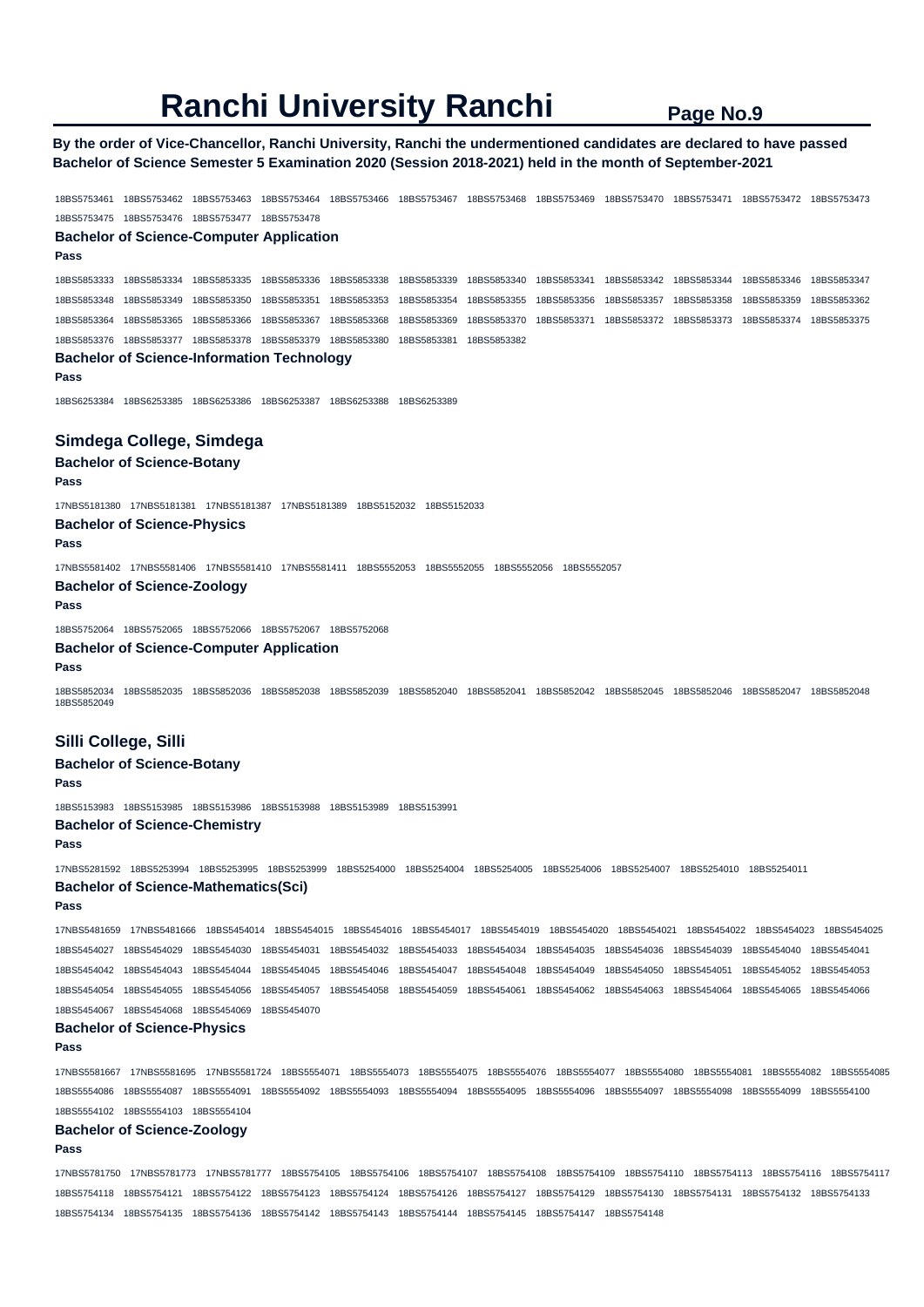**By the order of Vice-Chancellor, Ranchi University, Ranchi the undermentioned candidates are declared to have passed Bachelor of Science Semester 5 Examination 2020 (Session 2018-2021) held in the month of September-2021** 

## **S.G.M.College, Ranchi**

**Bachelor of Science-Botany** 

**Pass** 

17NBS5182506 18BS5153881 18BS5153883

## **Bachelor of Science-Chemistry**

**Pass** 

17NBS5282515 17NBS5282517 18BS5253886 18BS5253891 18BS5253893

## **Bachelor of Science-Mathematics(Sci)**

**Pass** 

17NBS5482521 17NBS5482526 18BS5450602 18BS5453917 18BS5453919 18BS5453922 18BS5453926 18BS5453929 18BS5453930 18BS5453931 18BS5453933 18BS5453936 18BS5453937 18BS5453948

#### **Bachelor of Science-Physics**

**Pass** 

17NBS5582529 17NBS5582530 17NBS5582536 17NBS5582541 17NBS5582545 17NBS5582546 17NBS5582552 17NBS5582553 17NBS5582557 17NBS5582563 17NBS5582564 18BS5553939 18BS5553943 18BS5553944 18BS5553945 18BS5553947 18BS5553949 18BS5553957 18BS5553959 18BS5553961 18BS5553963

## **Bachelor of Science-Zoology**

#### **Pass**

17NBS5782570 17NBS5782579 17NBS5782581 18BS5753967 18BS5753969 18BS5753971 18BS5753973 18BS5753977 18BS5753979 18BS5753981 **Bachelor of Science-Computer Application** 

#### **Pass**

18BS5853895 18BS5853897 18BS5853898 18BS5853899 18BS5853901 18BS5853904 18BS5853905 18BS5853907 18BS5853908 18BS5853912 18BS5853915

## **St. Paul College, Ranchi**

## **Bachelor of Science-Botany**

#### **Pass**

17NBS5181789 18BS5153482 18BS5153483 18BS5153484 18BS5153485 18BS5153486 18BS5153487 18BS5153489 18BS5153490 18BS5153492 18BS5153493 18BS5153494 18BS5153495 18BS5153496 18BS5153497 18BS5153499 18BS5153500 18BS5153502 18BS5153503 18BS5153505 18BS5153506 18BS5153507 18BS5153508 18BS5153509 18BS5153510 18BS5153512 18BS5153514 18BS5153515 18BS5153516 18BS5153518 18BS5153519 18BS5153520 18BS5153521 18BS5153522 18BS5153524 18BS5153525 18BS5153526 18BS5153527 18BS5153528 18BS5153529 18BS5153530

#### **Bachelor of Science-Chemistry**

**Pass** 

17NBS5281825 17NBS5281826 17NBS5281831 17NBS5281832 17NBS5281835 17NBS5281839 17NBS5281843 17NBS5281848 17NBS5281849 17NBS5281852 18BS5253534 18BS5253535 18BS5253536 18BS5253537 18BS5253538 18BS5253541 18BS5253543 18BS5253545 18BS5253546 18BS5253547 18BS5253552 18BS5253557 18BS5253560 18BS5253561 18BS5253562

#### **Bachelor of Science-Mathematics(Sci)**

**Pass** 

17NBS5481860 17NBS5481875 17NBS5481885 17NBS5481895 18BS5453610 18BS5453613 18BS5453614 18BS5453615 18BS5453616 18BS5453617 18BS5453618 18BS5453619 18BS5453620 18BS5453621 18BS5453623 18BS5453624 18BS5453625 18BS5453626 18BS5453627 18BS5453628 18BS5453629 18BS5453630 18BS5453632 18BS5453635 18BS5453639 18BS5453641 18BS5453642 18BS5453644 18BS5453647 18BS5453648 18BS5453652 18BS5453653 18BS5453654 18BS5453655 18BS5453657 18BS5453658 18BS5453660 18BS5453661 18BS5453662 18BS5453665 18BS5453666 18BS5453667 18BS5453668 18BS5453669 18BS5453670 18BS5453673 18BS5453675 18BS5453677 18BS5453678 18BS5453680 18BS5453681 18BS5453682 18BS5453683 18BS5453684 18BS5453685 18BS5453686 18BS5453687 18BS5453688 18BS5453689 18BS5453691 18BS5453692 18BS5453693 18BS5453694 18BS5453695 18BS5453696 18BS5453700 18BS5453701 18BS5453702 18BS5453703 18BS5453704 18BS5453705 18BS5453708 18BS5453710 18BS5453713 18BS5453715 18BS5453716 18BS5453717 18BS5453718 18BS5453720

## **Bachelor of Science-Physics**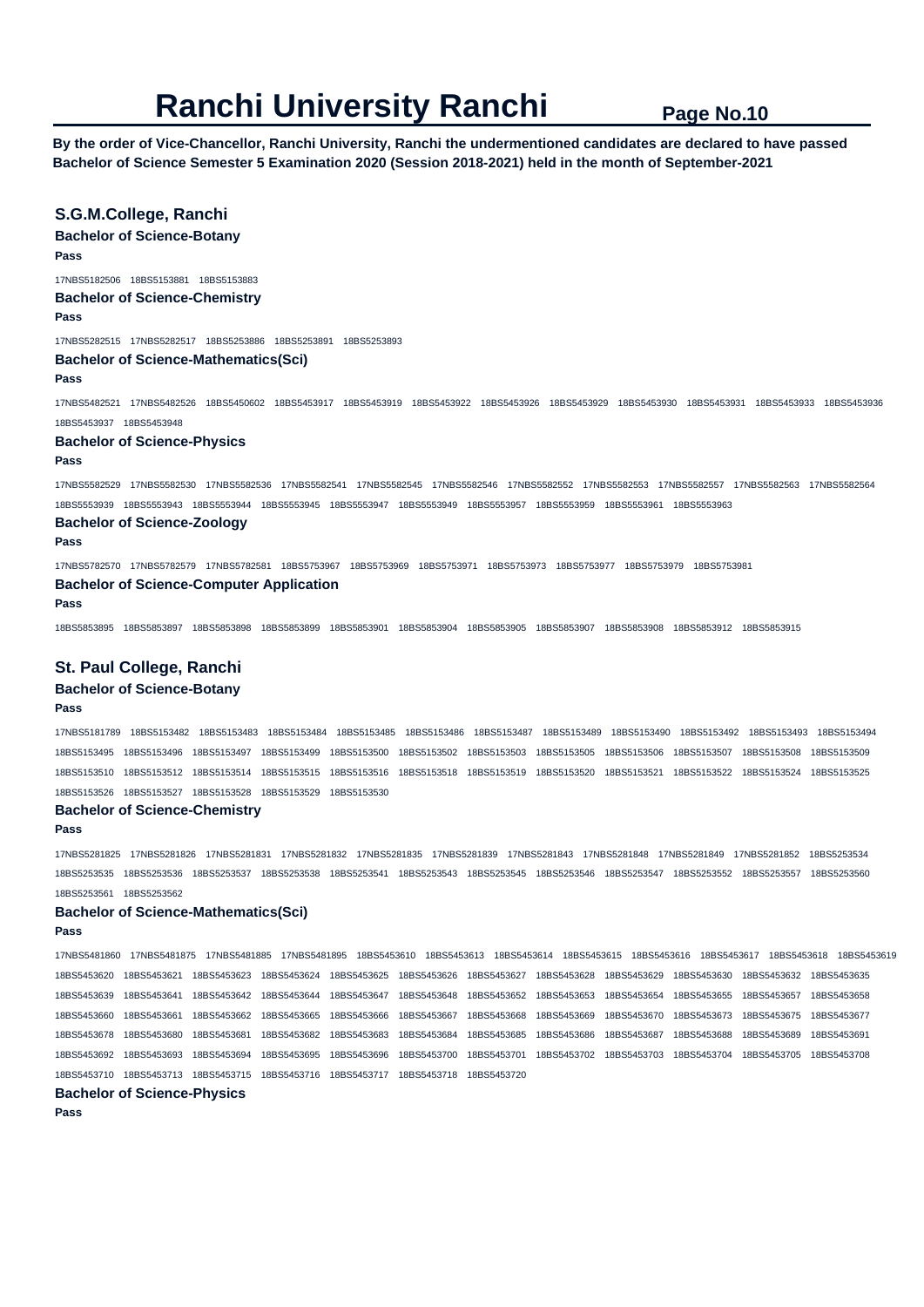## **By the order of Vice-Chancellor, Ranchi University, Ranchi the undermentioned candidates are declared to have passed Bachelor of Science Semester 5 Examination 2020 (Session 2018-2021) held in the month of September-2021**

17NBS5581915 17NBS5581918 17NBS5581920 17NBS5581925 17NBS5581929 17NBS5581931 17NBS5581939 17NBS5581945 17NBS5581946 17NBS5581950 17NBS5581951 17NBS5581957 17NBS5581958 17NBS5581959 17NBS5581960 17NBS5581961 17NBS5581962 17NBS5581964 17NBS5581971 17NBS5581972 17NBS5581973 17NBS5581974 17NBS5581984 17NBS5581985 17NBS5581987 17NBS5581990 17NBS5581993 17NBS5581996 17NBS5582001 17NBS5582004 17NBS5582006 17NBS5582009 17NBS5582010 17NBS5582013 17NBS5582018 17NBS5582024 17NBS5582026 17NBS5582028 17NBS5582031 17NBS5582033 17NBS5582039 17NBS5582040 17NBS5582041 17NBS5582045 17NBS5582049 17NBS5582052 17NBS5582058 17NBS5582059 17NBS5582061 17NBS5582062 18BS5553722 18BS5553723 18BS5553724 18BS5553727 18BS5553728 18BS5553729 18BS5553730 18BS5553731 18BS5553732 18BS5553733 18BS5553735 18BS5553736 18BS5553737 18BS5553738 18BS5553740 18BS5553741 18BS5553742 18BS5553743 18BS5553744 18BS5553745 18BS5553747 18BS5553748 18BS5553750 18BS5553751 18BS5553752 18BS5553753 18BS5553756 18BS5553758 18BS5553759 18BS5553760 18BS5553761 18BS5553762 18BS5553764 18BS5553765 18BS5553766 18BS5553767 18BS5553768 18BS5553769 18BS5553770 18BS5553771 18BS5553772 18BS5553773 18BS5553775 18BS5553776 18BS5553777 18BS5553778 18BS5553779 18BS5553780 18BS5553781 18BS5553783 18BS5553784 18BS5553785 18BS5553786 18BS5553787 18BS5553790 18BS5553791 18BS5553792 18BS5553793 18BS5553794 18BS5553795 18BS5553796 18BS5553797 18BS5553799 18BS5553800 18BS5553802 18BS5553803 18BS5553805 18BS5553808 18BS5553809 18BS5553811 18BS5553812 18BS5553814 18BS5553816 18BS5553817 18BS5553818

#### **Bachelor of Science-Zoology Pass**

17NBS5782076 17NBS5782083 17NBS5782086 17NBS5782089 17NBS5782104 17NBS5782129 17NBS5782133 17NBS5782141 18BS5753821 18BS5753823 18BS5753824 18BS5753825 18BS5753827 18BS5753828 18BS5753831 18BS5753832 18BS5753835 18BS5753836 18BS5753838 18BS5753839 18BS5753840 18BS5753841 18BS5753842 18BS5753843 18BS5753844 18BS5753845 18BS5753846 18BS5753847 18BS5753848 18BS5753849 18BS5753850 18BS5753851 18BS5753852 18BS5753853 18BS5753854 18BS5753856 18BS5753857 18BS5753858 18BS5753859 18BS5753860 18BS5753862 18BS5753863 18BS5753864 18BS5753866 18BS5753867 18BS5753868 18BS5753869 18BS5753870 18BS5753871 18BS5753876 18BS5753877 18BS5753878 18BS5753879 18BS5753880

## **Bachelor of Science-Computer Application**

**Pass** 

18BS5853563 18BS5853564 18BS5853565 18BS5853566 18BS5853567 18BS5853568 18BS5853569 18BS5853570 18BS5853571 18BS5853572 18BS5853573 18BS5853574 18BS5853575 18BS5853576 18BS5853577 18BS5853579 18BS5853580 18BS5853581 18BS5853582 18BS5853583 18BS5853584 18BS5853585 18BS5853586 18BS5853587 18BS5853588 18BS5853589 18BS5853590 18BS5853591 18BS5853592 18BS5853593 18BS5853594 18BS5853595 18BS5853596 18BS5853597 18BS5853598 18BS5853599 18BS5853600 18BS5853601 18BS5853602 18BS5853603 18BS5853604 18BS5853605 18BS5853606 18BS5853607 18BS5853608 18BS5853609

### **J.N.College Dhurwa, Ranchi**

## **Bachelor of Science-Botany**

**Pass** 

- 18BS5152636 18BS5152638 18BS5152639
- **Bachelor of Science-Chemistry Pass**

18BS5252640 18BS5252641 18BS5252642 **Bachelor of Science-Mathematics(Sci) Pass**  18BS5452648 18BS5452649 **Bachelor of Science-Physics** 

**Pass** 

17NBS5580703 17NBS5580705 17NBS5580710 17NBS5580711 17NBS5580712 17NBS5580713 18BS5552656 18BS5552660

#### **Bachelor of Science-Zoology**

**Pass**  18BS5752666